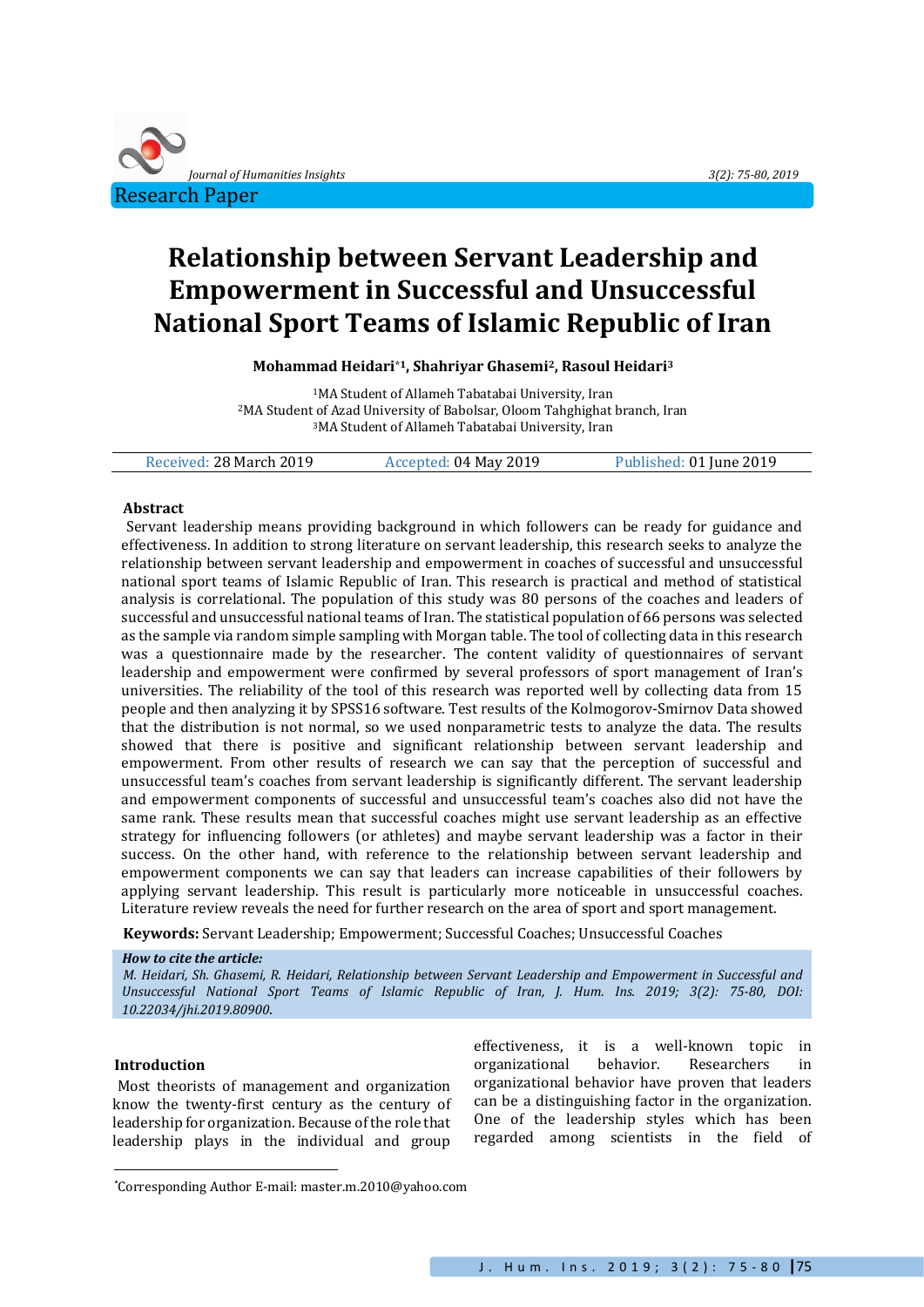management in recent years is the servant leadership (Bryant, 2003). Traditional approaches to leadership make some barriers in training successful athletes by coaches and leaders in highlevel teams, while in new approaches to leadership, especially servant leadership, empowerment of staff is the pivotal factor. Theory of servant leadership as an effective moral style in leadership and management is very important among the theories of leadership that it can be considered as one of the ideal styles. This ideal was first introduced by Greenleaf in considering human factors. In the theories of traditional leadership, individuals are considered as servant of leaders and while in the inverted pyramid model, leaders are called to serve their followers.

Hence, such organizations need leaders at lower levels of the organizational pyramid and lower levels of the organization and serve people, so the inverted pyramid model can be considered as the essence of servant leadership. Servant leadership can be considered as an approach with a long history that gradually revived and finally proposed as an ideal and evolutional approach toward response to the growing needs of human resource development in the changing environment of business (Spears, 1996).

## *Servant leadership*

Greenleaf describes the leadership crisis as faculties of management have failed in fulfilling their responsibilities in preparing people for leadership roles in society. Chronic crisis of governance, inclusive unworthiness of organizations in overcoming their favor expectations are considered as a global factor now. Therefore the topic of servant leadership is considered as an important factor for all organizations. Nair (1994) believes that we should consider service as the axis, however, power has always been attend leadership, but the only legitimate use of power is to serve. The servant leadership is an approach in leadership that leader is a servant first and then a leader. Spears (1996) defines servant leadership: A developmental approach to life and work. Essence of servant leadership is a style which has the potential to create positive change in the society (stramba, 2002). Servant leadership begins with a natural individual feeling; Means a person who has the innate desire to serve. This conscious choice motivates a person to lead others. When development service is proposed to the people, they become healthier, wiser, freer and more independent by receiving service and even they like to serve, and accordingly outstanding and noble results arise in society and the community benefit (Winston , 2003).

According Greenleaf, leaders should have responsibility feeling to serve others (Greenleaf, 1996). According Nair, power has always been associated with leadership, but merely a legitimate use of power is correct: the service. Therefore we should set service in the center and core of leadership (Nair, 1994). Adamson introduces servant leadership focuses on people (Adamson, 2009). In the inverted pyramid model, leaders serve their followers; therefore such organizations need leaders in low levels of organizational pyramid and serve their followers (Spears, 1996). According to Chrome effective leaders are those who show their humility with respect to followers and recognition of their contribution in the team (Crome, 1998). In addition, Fredrickson believes that the real problem of managing public affairs is disconnection and dissociation between organizations and staff. So what should be considered is how these systems can be act organically for development of group through cooperation, service and harmony between people and system (Braynt, 2003). Ideal leaders are those who always tend to serve their followers and respect their dignity and accentuate grow and development of organization and maximize the potential of their staff (Graham, 1991). Bus knows the strength of servant leadership theory in that the development of research plays an important and vital role in the future of leadership in organizations and societies (Humphreys, 2005). Based on this approach, great leaders were great servants and it has been the key to their success. Drucker believes that the future organizations will accentuate equality, equity, justice and fairness. In the organizations that won't use the terms of leader and subordinate, employees and managers have identical values (Horsman, 2000).

Servant leadership focuses on development of potential capabilities of staff like effectiveness in work, stewardships, and social and civic behaviors, spontaneity and managerial capabilities for future. When managers develop self-respect, spontaneity and social importance in the organization, the staff are committed to organizational values in return seeking to maintain high performance levels in the organization and put their managers as a model for dealing with society (Liden et al, 2008). The principles of servant leadership in making effective follow cause effectiveness on follow variables including: self-esteem, commitment to follow the leader and the follower self-centeredness. Based on Patterson model, the service of leader affects moral kindness of follower and the follower commitment to the leader and self-centeredness (Winston, 2003). Structures of servant leadership of Peterson theory are as follow: the divine love , humility , altruism , trustworthiness , vision , service and empowerment ( Patterson , 2003). Drory's study of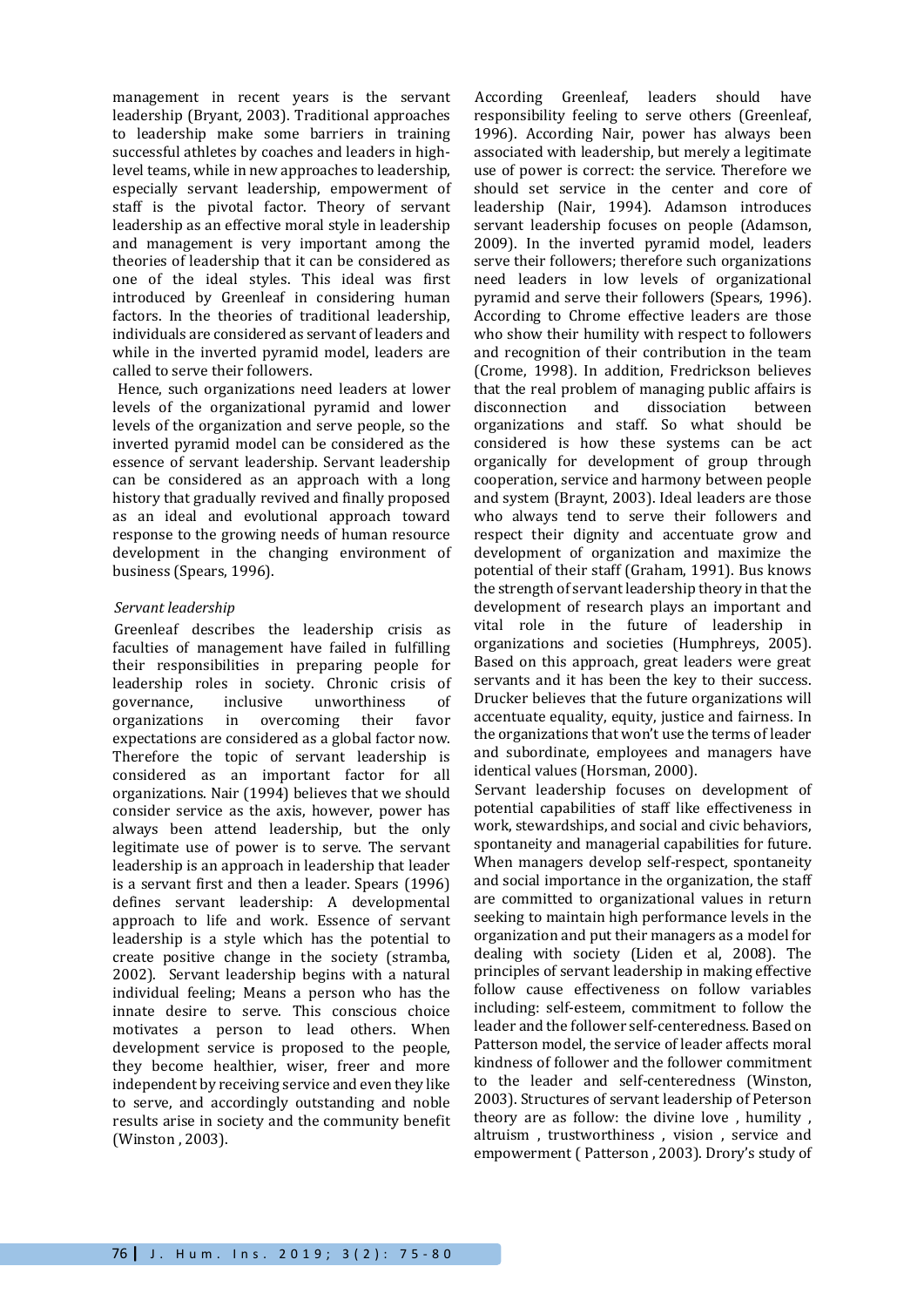perception of staff from servant leadership with job satisfaction and organizational commitment (2004) showed that characteristics of servant leadership can be measured in an organization. It also showed that there is significant relationship between servant leadership and organizational commitment. Irving (2006) in a study as the aspects of servant leadership in the armed forces expressed love is the base of servant leadership and relationship with followers that Patterson (2003) called it as the divine love, also Irving knew Trust, authority and service as the elements of model of servant leadership in the armed forces.

## *Empowerment*

Empowerment is to give power to the people, and for servant leadership includes effective listening, making significance feeling in people, emphasizing teamwork and valorizing love and equality. Empowerment is considered as essential factor in organizational efficiency. Empowerment emphasizes on teamwork and reflects equity, likes and interests values. For empowering behavior, leadership should seek self- absorption and not guidance. The objective of empowerment is creation of successful leaders at various levels of the organization (Dennis and Bocarnea, 2005). Thomas & Velthouse (1990), in a study showed that empowered staffs have higher levels of concentration, innovation and flexibility that, in turn, increase the level of organizational commitment. In other words, employees who feel more significance in their job have higher levels of commitment to their organization and more energy to work (Thomas & Velthouse, 1990). Empowerment refers to creation of an internal sense in people who can make decisions independently in the process of their work (Robbins et al., 2002).

Considering the reducing factors of disability of employees in fulfilling job duties includes issues for improving their performance. Personal characteristics such as self-confidence, creativity, innovation, and positivism have particular importance in order to overcome this problem. Achieving this goal requires the use of appropriate and scientific solutions which are relevant to that. (Schneider et al., 2007). Empowerment is one of the most powerful ways to create these features in people and new motivational factor in dynamic working environment. Today, the main sources of competitive advantage is not only technology use, but also creativity, innovation, positivism, quality , commitment and abilities of staff that shapes it (Gresov & Drazin, 2007). Empowerment has positive effects on employee attitudes and behaviors (Rafiq & Ahmed, 1998).

Therefore, in the current turbulent circumstance, organizations have no choice but proper utilization of human resources as a competitive advantage (Schneider et al., 2007). The most important factor for competitive advantage in organizations is human resources. Thus, the issue of empowerment is one of the serious concerns of organization's managers. In other words, empowerment is a strategy for organizational development and prosperity (Scarpello & ledrinka, 2006). Ratmawati (2007) stated that management competence and management commitment to staff's empowerment has a positive and significant relationship with organizational performance. Harris state that empowerment has a significant relationship with job satisfaction as well as in the exchanges relationship between the leader-follower with job satisfaction, empowerment plays a mediating role (Harris, 2009).

Many researchers, including lobe (1999), Farling (1999), Russell (2010), Peterson (2003) have announced empowerment as one the characteristics of servant leaders. Review of studies show that there is a lot of studies between servant leadership and empowerment within organizations and several studies have examined this variable. Literature studies also indicate poor studies of servant leadership in the field of sports. Thus, the present study investigated the relationship between servant leadership in successful and unsuccessful leaders and coaches of national sport teams of Islamic Republic of Iran.

## **Methodology**

This research is an applicable research and gathering information from the population was conducted as field study. The method of this research was comparable-correlational. The population of this research includes 80 coaches of five successful national sport teams and five unsuccessful national sport teams of Islamic Republic of Iran. Selection criteria for the successful and unsuccessful coaches were based on the Ministry of Youth and Sports federation's documents that were submitted at the beginning of 2010. Choosing people of such a population, because of the difficult access to the national level coaches was not performed separately for each federation. The sample of this research estimated 66 people according to Morgan-Kerjcie table. 33 coaches of successful national sport teams and 33 coaches of unsuccessful national sport teams were chosen.

This research has done as Library and field manner. This research tools were questionnaires making by one researcher in Iran. These questionnaires made and used by Abaei (2010), for collecting internal thesis in iran, titled as the effect of servant leadership on organizational trust and organizational empowerment of staff in public organizations. The author of this research used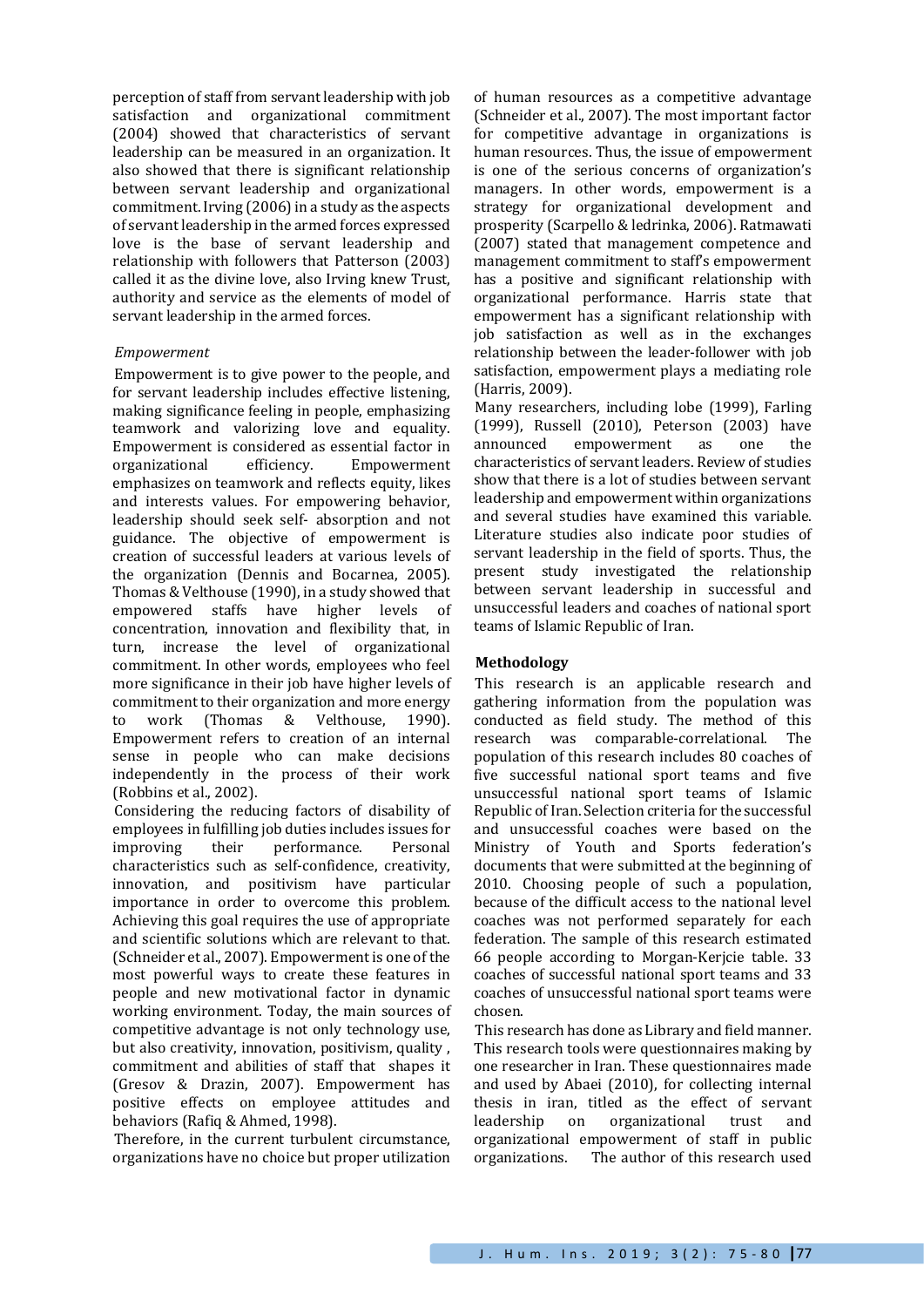these questionnaires to collect data after adjustment of servant leadership and empowerment questionnaires. Above questionnaires were adjusted according to Likret five value spectrum. Content validity of the questionnaires was confirmed by 20 professors of sport management at Tehran University, Allameh Tabatabaei university,sevral teachers of physical education and science sport of Iran universities. The reliability of questionnaires was confirmed by collecting data from 30 successful and unsuccessful sports coaches of the national teams of Iran and the analysis of Cronbach's alpha was confirmed for reliability.

Coefficients of internal consistency (Cronbach's alpha and bisection coefficient) of tools were studied and it's description are given in Table 1. Altogether Table 1 confirms reliability based on internal consistency of the scales used in the study.

**Table 1.** Reliaility coefficients of research variables.

| Reliability<br>criteria<br>scale | Cronbach's<br>alpha | Spearman<br>brown |
|----------------------------------|---------------------|-------------------|
| <b>Service</b>                   | 0.71                | 0.84              |
| Humility                         | 0.82                | 0.68              |
| Reliability                      | 0.87                | 0.93              |
| <b>Kindness</b>                  | 0.86                | 0.75              |
| <b>Empowerment</b>               | 0.66                | 0.59              |

**Table 2.** Test results of Kolmogorov-Smirnov (K-S).

| <b>Variables</b>         | <b>Number</b> | Mean | SD    | z     | Sig.  |
|--------------------------|---------------|------|-------|-------|-------|
| <b>Service</b>           | 66            | 3.08 | 0.890 | 1.19  | 0.102 |
| <b>Humility</b>          | 66            | 3.16 | 0.850 | 1.42  | 0.012 |
| Reliability              | 66            | 3.22 | 0.653 | 0.954 | 0.000 |
| <b>Kindness</b>          | 66            | 3.34 | 0.781 | 1.08  | 0.033 |
| Total servant leadership | 66            | 3.10 | 0.823 | 1.27  | 0.05  |
| Empowerment              | 66            | 3.52 | 0.764 | 1.37  | 0.049 |

| <b>Statistical measure</b> | N  | М     | SD   |       |    |      | 4     |      |
|----------------------------|----|-------|------|-------|----|------|-------|------|
| Service-1                  | 66 | 14.03 | 4.40 |       |    |      |       |      |
| Humility-2                 | 66 | 9.77  | 2.72 | -     |    |      |       |      |
| <b>Reliability-3</b>       | 66 | 12.50 | 5.16 | ٠     |    |      |       |      |
| Kindness-4                 | 66 | 7.22  | 1.92 |       |    |      |       |      |
| Leadership-5               | 66 | 15.77 | 3.01 | -     |    | -    |       |      |
| Empowerment-6              | 66 | 7.25  | 1.68 | 0.790 | 86 | 0.91 | በ 720 | 0.84 |

In this research, SPSS16 software was used for data analysis. For data analysis, Kolmogorov - Smirnov statistical methods used for normality of distribution of data, the Spearman - Brown coefficient correlation used for examining the relationship between servant leadership and empowerment components among coaches, one sample Kolmogorov-Smirnov test (equivalent to one-sample t test) used to examine the perception of the coaches to servant leadership, and finally to examine deference between the perceptions of successful and unsuccessful coaches from servant leadership, Mann-Whitney U test is used.

## **Results**

## *Descriptive results*

Descriptive results of demographic questions of questionnaire showed that 50 people (75%) of the sample were male and 16 people (25%) were female. Studying the age of sample showed that 30 people are under thirty years old and 36 people are between thirty to fifty years old. In terms of education, 18 percent of the coaches have subdiploma degrees, 62 percent bachelor's and 20 percent have graduate studies.

## *Inferential results*

According to subject of the present study, the normality of data should be analyze so that we decide to use either parametric or nonparametric tests. For this test, we use Kolmogorov-Smirnov (K-S) test. The results of these tests are given in the table below.

As appears from the above table, all components of servant leadership and empowerment are significant at 0.05 confidence level. This result indicates that all data collection of servant leadership and empowerment are not normal. Therefore, nonparametric statistical tests should be used to analyze the data, because one of the factors for using parametric statistical tests is normal data distribution. The above table does not provide this requirement. K-S test results showed that the components of servant leadership and empowerment among successful and unsuccessful team coaches do not have a normal distribution. Therefore, to examine the relationship of these components with empowerment, we should use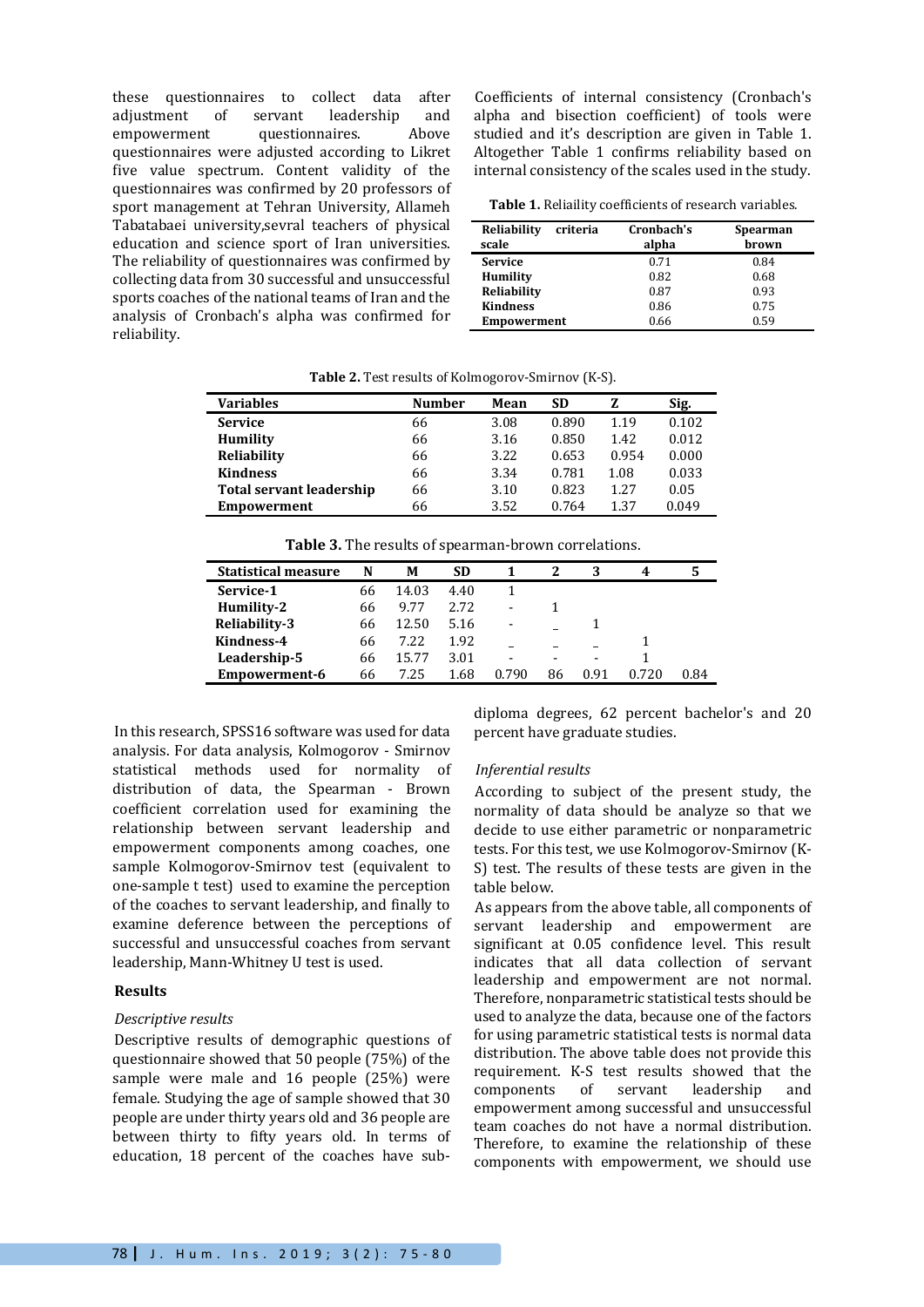nonparametric test of Pearson correlation coefficient. Nonparametric test of correlation test of Pearson is ranking correlation test, that's Spearman-Brown.

Table 3 results show the correlation between the components of servant leadership and empowerment. The results of the correlation test of Spearman-Brown show that there is positive and significant relationship between components of service, humility, kindness, trustworthiness, and servant leadership with empowerment variable. Also, the correlation coefficient indicates that the relationship is strong. Significance of the test was studied at 0.05 significance level. Hence, we can say with 95% confidence that the components of servant leadership have a significant relationship with empowerment. One sample T-test is used to examine the difference of one variable mean from the mean of the sample. We cannot use this parametric test because data distribution of this research is not normal. Thus, the one-sample Kolmogorov-Smirnov Test was used to examine differences in perceptions of successful and unsuccessful coaches.

**Table 4.** The results of one-sample Kolmogorov-Smirnov test.

| Index            | м |      |      | Sig. |
|------------------|---|------|------|------|
| <b>Success</b>   |   | 1.43 | 1.08 | 0.05 |
| <b>Unsuccess</b> |   |      |      |      |

The results of the table show the perception of coaches from servant leadership. The mean of coaches and population mean show the difference of coach's mean is significant than population mean. The table results show that this test is at significant level of 0.05. Thus, we can significantly say with 95% confidence that the mean of coach's perception of servant leadership differs from the population mean. Perception of successful and unsuccessful coaches of the national teams of Iran is too great.

Average ratings for each variable is shown in table 4. Table 5 shows Mann-Whitney U test results about the difference between successful and unsuccessful teams coaches perception from servant leadership. The table shows the results of Mann-Whitney U test is significant at significance level of 0.05. Therefore, we can say with 95 % confidence that the successful and unsuccessful coaches perception from servant leadership are different. From the average rating in table 1 of this test we can say successful coaches have higher rank than unsuccessful coaches in perception of servant leadership.

## **Discussion and Conclusion**

This research wants to study the relationship between servant leadership and empowerment among the successful and unsuccessful coaches of the national teams of Iran. Thus, the difference between successful and unsuccessful coaches ' perception of servant leadership and attitude differences of the two groups of coaches from servant leadership were studied. Sport and athletic competition are areas in which the need of leadership is felt like other social organizations. Hence, leaders and coaches should try to come up with taking servant role for their followers that the players are, to be more effective in order to improve competency of their teams and athletes. The results showed that there is significant relationship between servant leadership and empowerment components in successful and unsuccessful national team coaches. that's, raising each of the servant leadership variables can reinforce the empowerment. Therefore, the successful and unsuccessful leaders can reinforce servant leadership aspects by applying the techniques and practices of servant leadership and thereby empower their teams and athletes and form coherent and successful teams.

Also, the results showed that there were significant differences in perceptions of leaders from servant leadership and also perception of successful leaders and coaches from servant leadership is significantly different from unsuccessful leaders and coaches and successful coaches have a better understanding of servant leadership than unsuccessful coaches. From these results, it can be concluded that the unsuccessful teams' coaches can use the results of this research and by applying methods of the successful leaders try to reinforce servant leadership and also they become servant leaders.

Although becoming a servant leader refers to having features of leadership and it should be kept in mind that all leaders are not born with these characteristics and these features can be improve with the use of various methods.

**Table 5.** The results of Mann-Witney U test.

| Group                    | Sun of rank | <b>Mean of rank</b> | <b>Mann-Witney value</b> |         | Sig. |
|--------------------------|-------------|---------------------|--------------------------|---------|------|
| <b>Success leaders</b>   | 914.25      | 34.50               |                          | $-2.16$ | 0.05 |
| <b>Nonsuccess leader</b> | 798.25      | 29.50               | 375.500                  |         |      |